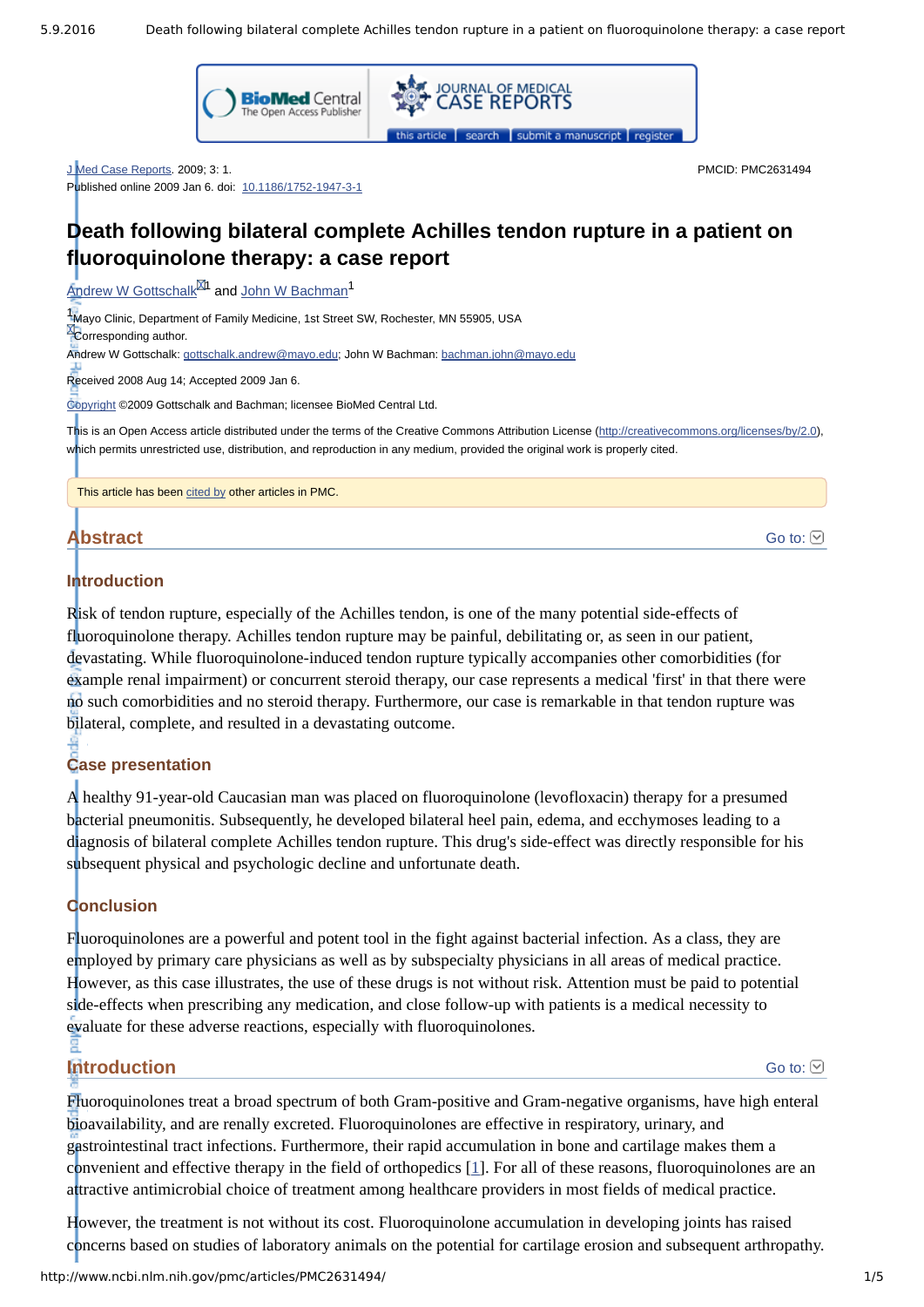5.9.2016 Death following bilateral complete Achilles tendon rupture in a patient on fluoroquinolone therapy: a case report

They are therefore contraindicated in obstetric patients, breastfeeding mothers, and in pediatric patients younger than 18 years old. Sideeffects from fluoroquinolone use include arrhythmias, hypoglycemia, pancytopenias, hepatitis, polyneuropathies, and acute renal failure [[2](#page-3-1),[3](#page-3-2)]. Another side-effect of concern is tendinopathy, with ciprofloxacin, norfloxacin, ofloxacin, and levofloxacin having associations that have been reported in the literature [\[1,](#page-3-0)[4](#page-3-3)[7\]](#page-3-4). Tendinopathy subsequent to fluoroquinolone treatment, typically classified as tendonitis (inflammatory) or tendinosis (microtears), has an incidence of 2.4 per 10 000 patients. Partial Achilles tendon rupture is rarer still, at 1.2 per 10 000 [\[8\]](#page-3-5). However, neither complete tendon rupture nor bilateral tendon rupture occur often enough to have a calculated incidence in fluoroquinolonetreated patients; rarer still are the two conditions occurring together.

# **Case presentation**

Go to:  $\heartsuit$ 

A 91-year-old Caucasian male farmer presented at the Mayo Clinic, Rochester, Minnesota for evaluation of the acute complaint, "My feet aren't working." Specifically, he reported difficulty with balance leading to inability to walk, and extensive, painful bilateral ecchymoses of his heels (Figures  $\perp$  and  $\geq$ ). His distress and instability were alleviated only modestly by the use of a non-prescription cane. Barefoot ambulation was impossible. Barely functional ambulation was accomplished by wearing hard-soled shoes.



## [Figure](http://www.ncbi.nlm.nih.gov/pmc/articles/PMC2631494/figure/F1/) 1

**T2weighted image of the patient's left heel**. MRI machines measure proton density; density is proportional to how dark a tissue appears on the scan. 'T1' and 'T2' are technical terms describing the time required for proton relaxation. T2 images make adipose **...**



### [Figure](http://www.ncbi.nlm.nih.gov/pmc/articles/PMC2631494/figure/F2/) 2

**T1weighted image of the patient's right heel**. T1 images do not amplify the brightness of low-density tissue, and therefore do not risk obscuring pathologic findings in more dense tissues, such as tendon and bone. On the image above, arrows follow the **...**

One month prior, the patient had been diagnosed with bronchitis at an outside clinic and was treated with a seven-day course of levofloxacin 500 mg by mouth, taken once a day (his estimated creatinine clearance was 32 mL/min using the Cockcroft-Gault equation). His bilateral heel pain developed insidiously over the first four days of fluoroquinolone treatment.

Even at 91, the patient had led an active lifestyle on his farm. He cooked all of his own meals, drove a tractor, and performed many other physical farm chores. On day seven of treatment, upon dismounting his tractor, he noticed sudden, severe pain in both of his heels and a compromised ability to ambulate independently.

The patient's medical history was otherwise notable for a mitral valve replacement with porcine xenograft 25 years prior, chronic hypertension, hyperlipidemia, degenerative spondylosis, depression and gastroesophageal reflux disease (GERD). He had no history of tendinopathy. The patient had never smoked, and had no exposure to second-hand smoke. He reported alcohol ingestion of two beers per month and caffeine consumption of three 8 oz cups of coffee per day.

In addition to the levofloxacin, the patient was on the following medications, with no recent changes: metoprolol ER 100 mg/d, isosorbide mononitrate ER 60 mg/d, hydrochlorothiazide/triamterene 25 mg/37.5 mg/d, spironolactone/hydrochlorothiazide 25 mg/25 mg/d, quinapril 20 mg/d, celecoxib 200 mg/d, glucosamine 1500 mg/d, sertraline 100 mg/d, omeprazole 20 mg/d, and acetaminophen 1000 mg every six hours as needed for arthritis-related pain. He had no known food or medication allergies.

On presentation to the hospital, the patient was afebrile and all vital signs were stable. Both heels were mildly edematous with overlying ecchymoses and were tender to palpation bilaterally. The patient had a palpable gap and masslike defect distally with palpation along the left Achilles tendon. There was a similar gap, although no palpable mass defect, on the right. Dorsalis pedis and posterior tibial pulses were 2+ bilaterally, and capillary refill was less than two seconds in the great toes bilaterally. Thompson's test (also known as Simmond's sign) was abnormal bilaterally, with no movement of either foot. The patient could barely raise himself up on his tiptoes. In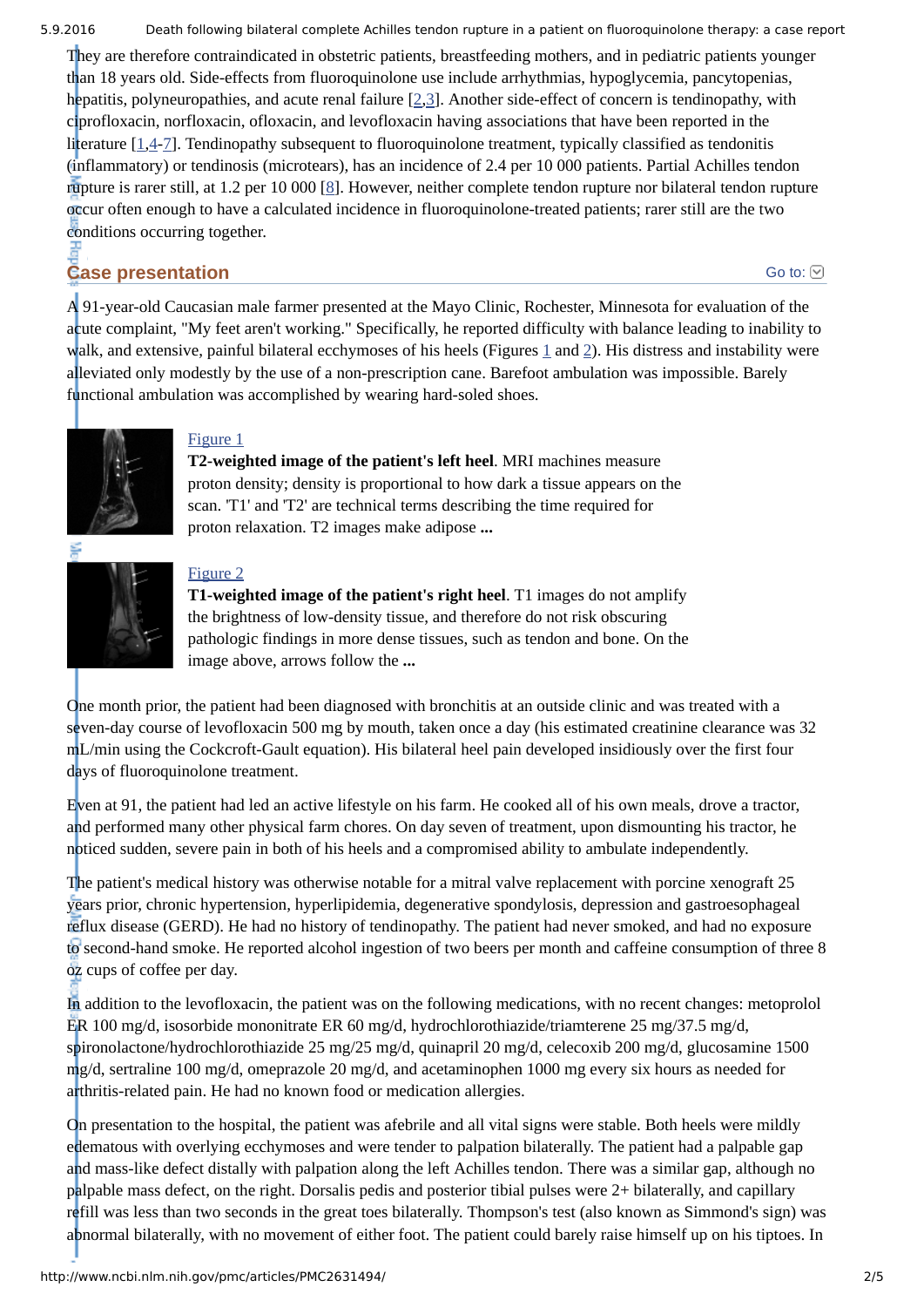5.9.2016 Death following bilateral complete Achilles tendon rupture in a patient on fluoroquinolone therapy: a case report

both lower extremities, ankle plantar flexion strength was 3/5, great toe flexion to test the flexor hallucis longus was 5/5, and ankle dorsiflexion to test the extensor hallucis longus was 5/5. The patient maintained full active and passive knee range of motion bilaterally. He demonstrated antalgic gait with significant difficulty in the toeoff (propulsion) phases bilaterally.

Radiographs of the lower extremities noted soft-tissue edema of the ankles. There were no noted bony abnormalities.

The patient was initially admitted to the hospital for in-patient care and placed on non-weightbearing status. Magnetic resonance imaging (MRI) of the ankles noted complete rupture of both Achilles tendons approximately 6 cm proximal from insertion upon the calcaneus, with the two ends approximately 3 cm apart on the left and 2 cm apart on the right. The patient was fitted with gravity equinus casts with heel extensions to keep the feet in plantar flexion. He was discharged from the hospital one day after admission.

Five weeks after hospital admission, the patient's casts were removed and he was fitted with controlled ankle motion (CAM) boots that were in plantar flexion at 15 degrees with resultant full equinus. Nine weeks after hospitalization, the patient was instructed to stop wearing the CAM boots and began wearing his own tennis shoes with three-quarter inch heel lifts to maintain relative plantar flexion.

At his initial presentation to the outpatient care center on the day of admission, the patient's primary care physician noted, "History of depression and anxiety: He is not anxious and depression is currently not a problem. He looks much brighter." However, at the meeting with his orthopedic surgeon nine weeks after hospital discharge, both the patient and family members noted decreased energy levels and general lack of enthusiasm. There was concern that these symptoms were fueled by his immobility.

Ten weeks after diagnosis, the patient presented to the Emergency Department with a 22-pound weight loss over the prior two months as well as generalized lethargy. He was hospitalized for evaluation where he was hydrated and his antihypertensive regimen was modified (quinapril, spironolactone, and hydrochlorothiazide were discontinued). He was discharged with blood pressures well within the normal range and with close follow-up with his primary care physician.

The patient was readmitted for inpatient care the following day with hospital-acquired pneumonia. He subsequently developed kidney failure, sepsis, heart failure, and a myocardial infarction. After consultation with the patient and his family, care was withdrawn and comfort care measures were initiated until the patient passed away 11 weeks after the initial diagnosis of bilateral complete Achilles tendon rupture.

## **Discussion**

#### Go to:  $\lbrack\heartsuit\rbrack$

This is the first reported case of MRI-confirmed, bilateral complete Achilles tendon rupture in a patient on levofloxacin with no exposure to corticosteroids.

What makes this report so noteworthy, however, is not the severity of the side-effect, but the severity of the outcome. Although the adverse effects of these medications are numerous, never before in the literature has death been so evidently linked to the catalytic levofloxacin treatment. Perhaps this is because confounding pathologies and treatments, especially in the elderly, make that conclusion difficult to support. Although severe, however, this outcome should not be entirely unexpected. For example, hip fracture in the elderly has a post-incident mortality rate of one in four in the first year [\[9\]](#page-3-6). Over 6% of those deaths are in the first month alone, with outcomes dependent on both physical and mental health factors [[9](#page-3-6)]. We would argue that tendon rupture can likewise be deadly. Physiologically, our patient could not perform the farm chores his body had become accustomed to and could no longer actively prepare his own meals. Psychologically, his mobility had allowed him to interact with his family, friends, and coworkers on the farm. Immobility led to social isolation which led to a recurrence of his depression. This, coupled with his rapid deconditioning, resulted in disaster.

## **Conclusion**

Go to:  $\lbrack \heartsuit \rbrack$ 

We argue that with Achilles tendon rupture, as with hip fracture in the elderly, 'the best offense is a good defense'. Although not used in our patient, steroid co-medication is a known risk factor for tendinopathy  $[5]$  $[5]$ , and thus should be avoided when placing a patient on levofloxacin, or indeed on any fluoroquinolone. Patients currently on corticosteroid treatment should receive trials with other antibiotics before levofloxacin is considered. Doses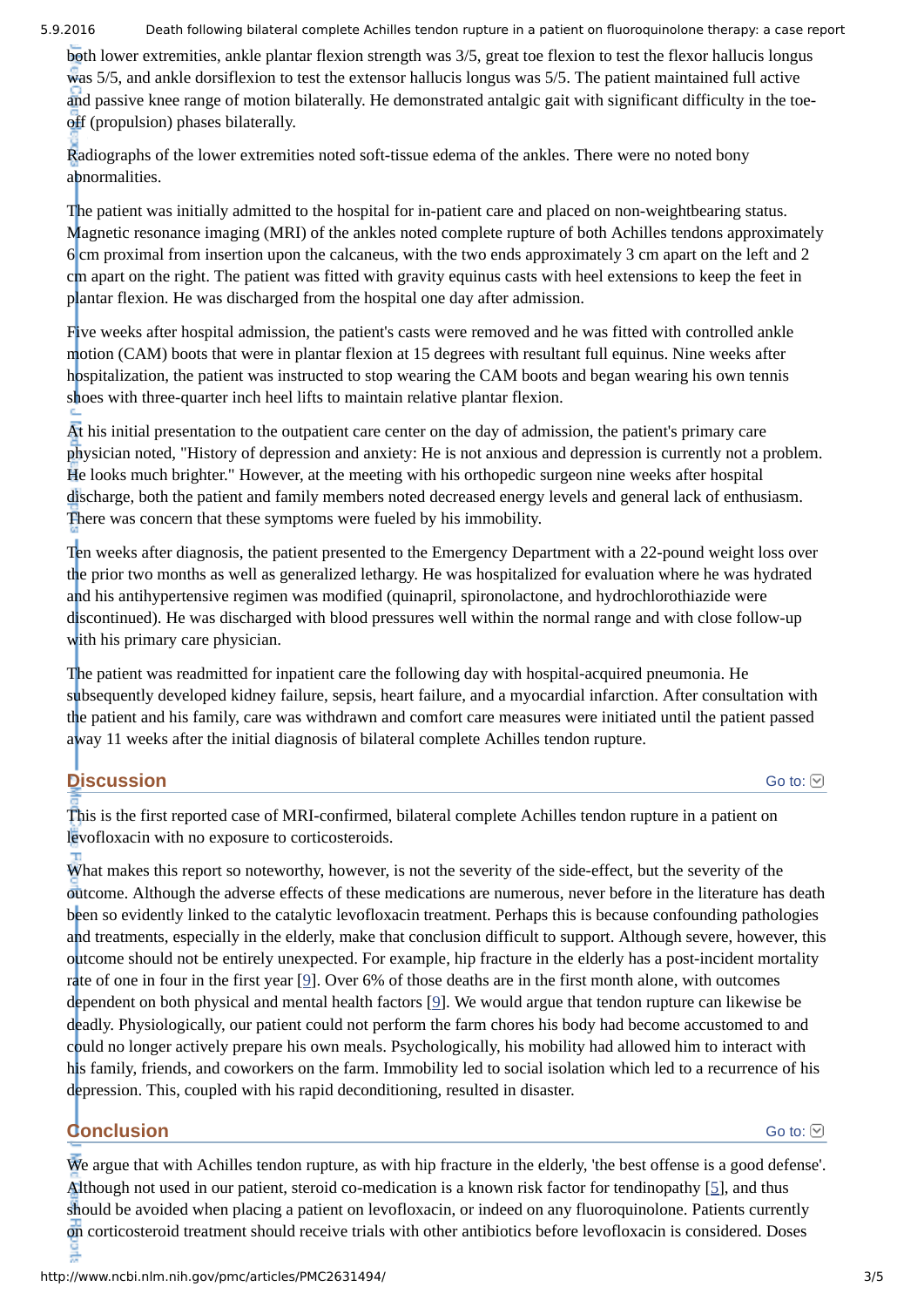5.9.2016 Death following bilateral complete Achilles tendon rupture in a patient on fluoroquinolone therapy: a case report should be adjusted accordingly in patients with decreased creatinine clearance. All patients should be educated as to possible sideeffects of treatment. The development of tendonitis is an indication for discontinuing therapy, and informing patients of the possibility of tendon distress may prevent severe complications. Levofloxacin is an expensive, commonly used antibiotic. Although this fluoroquinolone is often appropriate therapy under certain circumstances, our case reminds us that levofloxacin therapy has associated risks, which in our patient catalyzed

a downward spiral resulting in death.

## **Consent**

Written informed consent was obtained from the patient's family for publication of this case report and accompanying images. A copy of the written consent is available for review by the Editor-in-Chief of this journal.

## **Competing interests**

The authors declare that they have no competing interests.

## **Authors' contributions**

AG was the hospital physician admitting the patient, and is the main author of this manuscript. JB was the patient's primary care physician at the Mayo Clinic who collaborated on both patient care and this manuscript's conception. Both authors read and approved this final manuscript.

## **Acknowledgements**

The authors wish to thank Robert P. Hartman, MD, for his help interpreting MRI data presented in this manuscript, Jay R. Gottschalk for his assistance with the literature review, and Marcia L. O'Brien, MD, for her thoughtful review of this manuscript.

## **References**

**Med** 

Hecpott

Pierre Li

GEBO

**Hoosh** 

- <span id="page-3-0"></span>1. Melhus A, Apelqvist J, Larsson J, Eneroth M. Levofloxacin-associated Achilles tendon rupture and tendinopathy. Scand J Infect Dis. 2003;35(10):768–770. doi: 10.1080/00365540310015863. [\[PubMed](http://www.ncbi.nlm.nih.gov/pubmed/14606622)] [\[Cross](http://dx.doi.org/10.1080%2F00365540310015863) Ref]
- <span id="page-3-1"></span>2. Ball P, Mandell L, Niki Y, Tillotson G. Comparative tolerability of the newer fluoroquinolone antibacterials. Drug Saf. 1999;21(5):407-421. doi: 10.2165/00002018-199921050-00005. [[PubMed](http://www.ncbi.nlm.nih.gov/pubmed/10554054)] [\[Cross](http://dx.doi.org/10.2165%2F00002018-199921050-00005) Ref]
- <span id="page-3-2"></span>3. Park-Wyllie LY, Juurlink DN, Kopp A, Shah BR, Stukel TA, Stumpo C, Dresser L, Low DE, Mamdani MM. Outpatient gatifloxacin therapy and dysglycemia in older adults. N Engl J Med. 2006;354(13):1352– 1361. doi: 10.1056/NEJMoa055191. [\[PubMed\]](http://www.ncbi.nlm.nih.gov/pubmed/16510739) [\[Cross](http://dx.doi.org/10.1056%2FNEJMoa055191) Ref]
- <span id="page-3-3"></span>4. Zabraniecki L, Negrier I, Vergne P, Vergne P, Arnaud M, Bonnet C, Bertin P, Treves R. Fluoroquinolone induced tendinopathy: report of 6 cases. J Rheumatol. 1996;23(3):516-520. [\[PubMed\]](http://www.ncbi.nlm.nih.gov/pubmed/8832995)
- <span id="page-3-7"></span>5. Linden PD van der, Sturkenboom MC, Herings RM, Leufkens HG, Stricker BH. Fluoroquinolones and risk of Achilles tendon disorders: case-control study. BMI. 2002;324(7349):1306-1307. doi: 10.1136/bmj.324.7349.1306. [PMC free [article](http://www.ncbi.nlm.nih.gov/pmc/articles/PMC113766/)] [\[PubMed\]](http://www.ncbi.nlm.nih.gov/pubmed/12039823) [[Cross](http://dx.doi.org/10.1136%2Fbmj.324.7349.1306) Ref]
- 6. Linden PD van der, Sturkenboom MC, Herings RM, Leufkens HM, Rowlands S, Stricker BH. Increased risk of achilles tendon rupture with quinolone antibacterial use, especially in elderly patients taking oral corticosteroids. Arch Intern Med. 2003;163(15):1801–1807. doi: 10.1001/archinte.163.15.1801. [[PubMed](http://www.ncbi.nlm.nih.gov/pubmed/12912715)] [\[Cross](http://dx.doi.org/10.1001%2Farchinte.163.15.1801) Ref]
- <span id="page-3-4"></span>7. Khaliq Y, Zhanel GG. Fluoroquinolone-associated tendinopathy: a critical review of the literature. Clin Infect Dis. 2003;36(11):1404–1410. doi: 10.1086/375078. [[PubMed](http://www.ncbi.nlm.nih.gov/pubmed/12766835)] [\[Cross](http://dx.doi.org/10.1086%2F375078) Ref]
- <span id="page-3-5"></span>8. Wilton LV, Pearce GL, Mann RD. A comparison of ciprofloxacin, norfloxacin, ofloxacin, azithromycin and cefixime examined by observational cohort studies. Br J Clin Pharmacol. 1996;41(4):277–284. doi: 10.1046/j.13652125.1996.03013.x. [PMC free [article](http://www.ncbi.nlm.nih.gov/pmc/articles/PMC2042595/)] [\[PubMed\]](http://www.ncbi.nlm.nih.gov/pubmed/8730972) [[Cross](http://dx.doi.org/10.1046%2Fj.1365-2125.1996.03013.x) Ref]
- <span id="page-3-6"></span>9. LuYao GL, Baron JA, Barrett JA, Fisher ES. Treatment and survival among elderly Americans with hip fractures: a population-based study. Am J Public Health. 1994;84(8):1287-1291. doi: 10.2105/AJPH.84.8.1287. [PMC free [article](http://www.ncbi.nlm.nih.gov/pmc/articles/PMC1615444/)] [\[PubMed\]](http://www.ncbi.nlm.nih.gov/pubmed/8059887) [[Cross](http://dx.doi.org/10.2105%2FAJPH.84.8.1287) Ref]

Go to:  $\odot$ 

Go to: **⊙** 

Go to:  $\odot$ 

Go to:  $\odot$ 

Go to: **⊙**